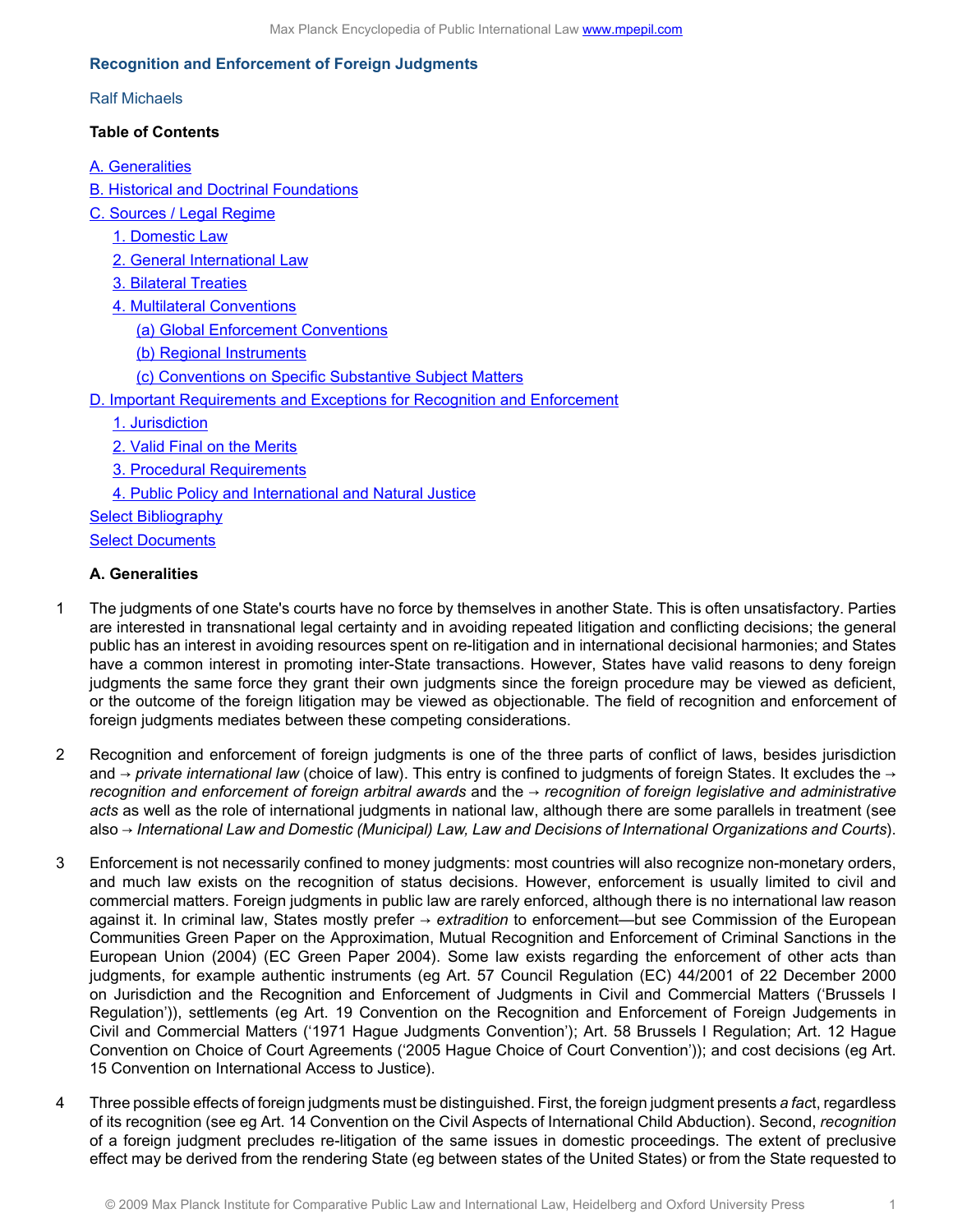recognize the decision (eg Art. 6 (II) Convention concerning the Recognition and Enforcement of Decisions Relating to Maintenance Obligations towards Children ('Child Maintenance Convention')); it may be confined to the extent given by both legal orders (eg under Austrian law), or extended to the extent given by either order. Third, *enforcement* presupposes but goes beyond recognition, and lets the successful plaintiff enforce his judgment in another country; the enforcement procedure is usually left to domestic law and varies greatly among legal systems.

5 Several tendencies are observable in the field: (i) the law of recognition and enforcement of judgments is becoming more and more important. In a world in which persons and assets can easily be moved across borders (see also  $\rightarrow$ *Globalization*), the recognition of foreign judgments makes it harder for losing defendants to avoid liability. At the same time, the denial of automatic enforcement can make it less attractive for plaintiffs to bring suit in a State where the defendant has no assets; it can thus make creative forum shopping less attractive. (ii) In response to this growing importance, the number of bilateral and multilateral → *treaties* has grown quickly. However, the failure of → *negotiation*[s] for a worldwide Hague Judgments Convention suggests that international agreement in this area has not become easier. (iii) Both domestic and conventional law have become more and more differentiated. Contemporary laws neither reject nor require generally the recognition of foreign judgments; instead, detailed rules have emerged. (iv) A general tendency goes towards more liberal recognition of foreign judgments—more treaties require it, most exceptions in treaties and domestic laws are interpreted more narrowly. A countertrend is that States appear to rely increasingly on the public policy exception where they regard foreign judgments as incompatible with domestic law (→ *Ordre public (Public Policy)*).

## <span id="page-1-0"></span>**B. Historical and Doctrinal Foundations**

- 6 The recognition and enforcement of foreign judgments is a relatively young topic. In antiquity, local law was applied to foreigners (→ *Aliens*) and foreign judgments were denied any force beyond their territories. By contrast, under the *ius commune*, no clear difference was made between foreign and local judgments; foreign judgments were freely recognized and enforced. This liberal attitude changed with the rise of → *sovereignty*. A duty to enforce foreign judgments was rejected as an undue restraint of sovereignty. In France, Art. 121 Code Michaud (1629) denied foreign sovereigns' judgments all effects; other European countries adopted similarly restrictive positions.
- 7 Once ideas of sovereignty limited the authority of judgments to State → *boundaries*, the recognition of foreign judgments between sovereign States had to be based on new principles. Dutch authors, in particular Voet and Huber, developed two such principles that are still relevant today. The first of these principles is → *comity*, defined much later by the United States Supreme Court in a decision denying recognition to a French judgment as

neither a matter of absolute obligation on the one hand nor of mere courtesy and good will… it is the recognition which one nation allows within its territory to the legislative, executive or judicial acts of another… (*Hilton v Guyot*).

The other principle is → *reciprocity*, the idea that States will and should grant others recognition of judicial decisions only if, and to the extent that, their own decisions would be recognized. This requirement can create an unwelcome situation in which each country waits for the other to act first; it is problematic also because it punishes private litigants for the omissions of States. The main justification for reciprocity is that it can be used to persuade other countries to enter into conventions. Both comity and reciprocity are principles not of duty but of prudence and politeness. It is polite, as between sovereigns, to treat the judgments of foreign countries with respect and deference, and to enforce them. Moreover, it is prudent to enforce the judgments of foreign sovereigns in the hope that foreign sovereigns would enforce one's own judgments.

8 A competing theory, especially influential in the common law, focuses less on the public relations of comity or duty between States and more on the private law relations between the parties. As stated by the English House of Lords in 1870, what is enforced is not a foreign judgment as such but the obligation it produces:

The judgment of a court of competent jurisdiction over the defendant imposes a duty or obligation on him to pay the sum for which judgment is given, which the courts in this country are bound to enforce (*Schibsby v Westenholz*).

A parallel theory explains that what is enforced is not the judgment but the vested right it creates. The vested rights theory has since fallen out of favour for choice of law, but these approaches retain force for foreign judgments, though often tacitly or as fictions.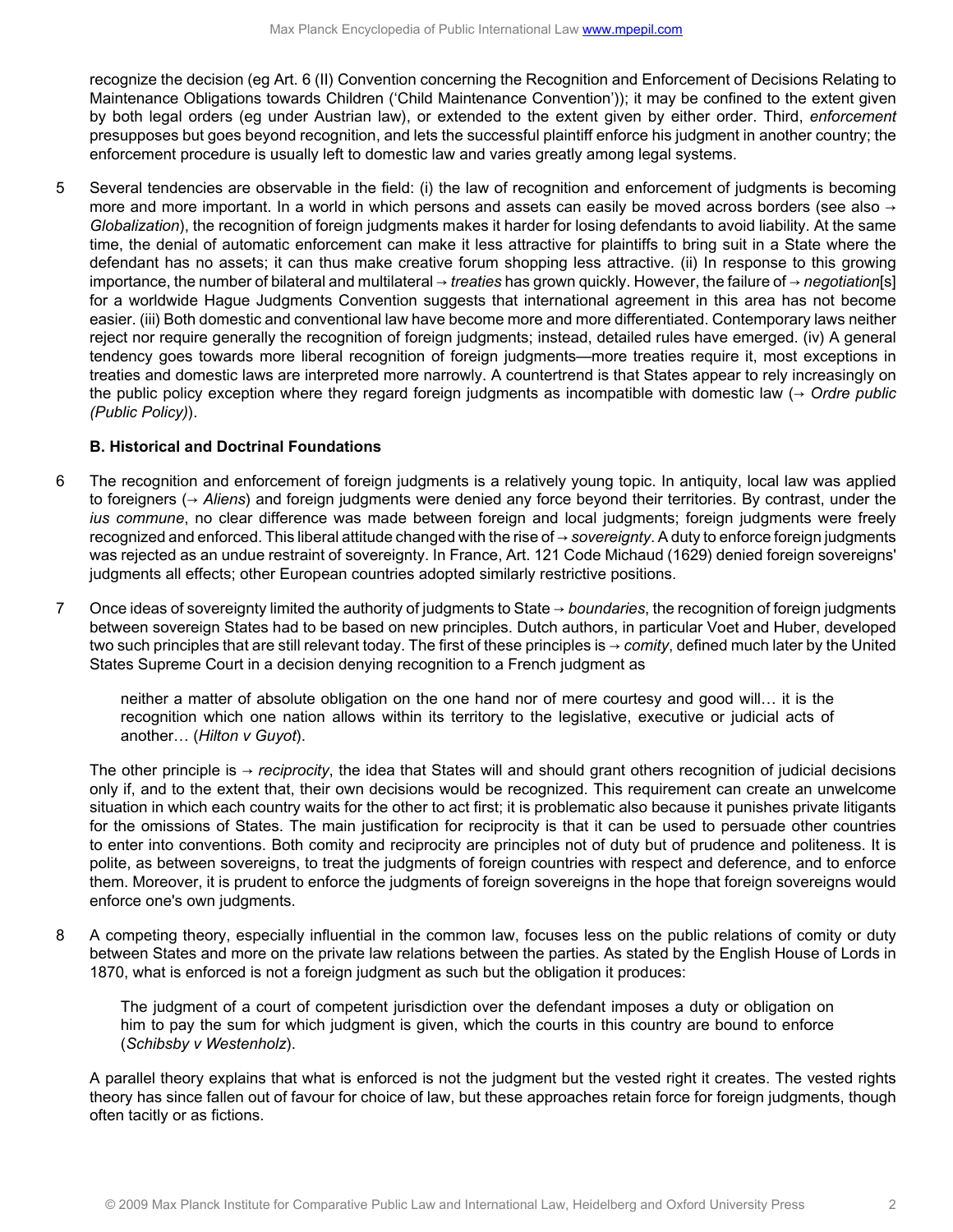9 Unrestricted sovereignty presents undue limits; comity is too vague and reciprocity too hard to determine to provide firm foundations; the theory of obligations or vested rights begs the question of when such obligations or rights have been duly acquired. In response, countries entered into treaties. France was the first country to enter into such treaties with Swiss communities in 1715 (Arts. 11–12 Renewal of the Alliance between France and the Catholic Swiss Cantons and Valais, substituted by the Convention between France and the Swiss Confederation Respecting Jurisdiction and the Execution of Civil Judgments of 15 June 1869, which lost force in 1991 when Switzerland joined the Convention on Jurisdiction and the Enforcement of Judgments in Civil and Commercial Matters ('Lugano Convention')), with Sardinia in 1760 (Art. 12 Treaty of Limits between France and Sardinia), with Baden in 1846 (Convention between Baden and France for the Reciprocal Enforcement of Judgments), with Belgium in 1899 (Convention between Belgium and France

relative to the Enforcement of Judgments etc). In the 19<sup>th</sup> century, 39 treaties existed between German States, fewer with foreign countries. Early treaties simply provided for comprehensive mutual recognition of any judgment, while modern ones require more detailed conditions such as jurisdiction, timely notice, and compatibility with the enforcing

State's public policy. Moreover, the 20<sup>th</sup> century has seen attempts to move beyond bilateral agreements to multilateral conventions.

### <span id="page-2-0"></span>**C. Sources / Legal Regime**

### <span id="page-2-1"></span>*1. Domestic Law*

10 Although countries worldwide recognize and enforce foreign judgments under some conditions, differences are vast. Some countries do not enforce foreign judgments in the absence of a treaty. This is the case for the Netherlands—in theory, because in effect the substance of foreign judgments is not reviewed—and some Scandinavian countries. By contrast, some legal systems recognize foreign judgments more or less to the same degree as domestic judgments. This is the case for the United States, where the generous treatment owed under the Constitution to sister-state judgments is expanded by many states to foreign nation judgments (→ *Federal States*). In 2006, the American Law Institute made a more restrictive proposal requiring reciprocity, in order to improve the country's bargaining power. Between these extreme positions, countries have a variety of domestic rules allowing or mandating enforcement under certain conditions, of which the most important ones will be treated below.

### <span id="page-2-2"></span>*2. General International Law*

- 11 In the absence of treaty commitments, countries are under no obligation to recognize and/or enforce foreign judgments. Although nearly all countries now do so regularly, this → *State practice* is not considered specific enough to create actual rules of → *customary international law*. The refusal to enforce foreign judgments is no intrusion into another State's sovereignty because it concerns only enforceability abroad, not the judgment itself. The principle of equality among States (→ *States, Sovereign Equality*) requires recognition of foreign States within their boundaries, not within one's own boundaries, so the principle would in turn be violated if one State could force other States to enforce its own judgments. For similar reasons, the → *act of State doctrine* does not bar review of foreign judgments for enforcement purposes. Although court judgments are undeniably acts of States, the respect they are owed under the doctrine is confined to their validity and effect within the country whose courts rendered them. Even if judgments are viewed as property, this does not create a duty to enforce them, because enforcement would go beyond the respect required by international law (→ *property, right to, international protection*). Finally, enforcement is not actually a form of judicial assistance—although it is sometimes regulated in treaties on judicial assistance, since enforcement concerns only effects in the enforcing State, not in the rendering State (see also → *Mutual Legal assistance in Civil and Commercial Matters*; → *Mutual Legal Assistance in Criminal Matters*). Consequently, States are largely free in their treatment of foreign judgments, at least outside of treaties.
- 12 However, the enforcement of foreign judgments can violate international law if the judgment itself is incompatible with international law. Where the assertion of jurisdiction by the rendering court violated international law, the enforcement of the resulting judgment does so as well, whether performed by courts of the same or of another State. Sovereign immunity (→ *Immunities*) may bar recognition of a judgment rendered against a State (Arts. 20, 21 European Convention on State Immunity). Similarly, the enforcement of a judgment that does not conform with → *human rights*, either procedurally or substantively, can be a violation of human rights (*Pellegrini v Italy* paras 40–8), although perhaps the enforcing court cannot be asked to review the judgment completely (*Drozd and Janousel v France and Spain* para. 110; *Prince Hans-Adam II of Liechtenstein v Germany* para. 64). In light of these principles, Art. 35(1) Brussels I Regulation, which bars enforcing courts from controlling the jurisdiction of the rendering court, is problematic with regard to exorbitant bases of jurisdiction that may violate Art. 6(1) → *European Convention for the Protection of Human Rights and Fundamental Freedoms (1950)*.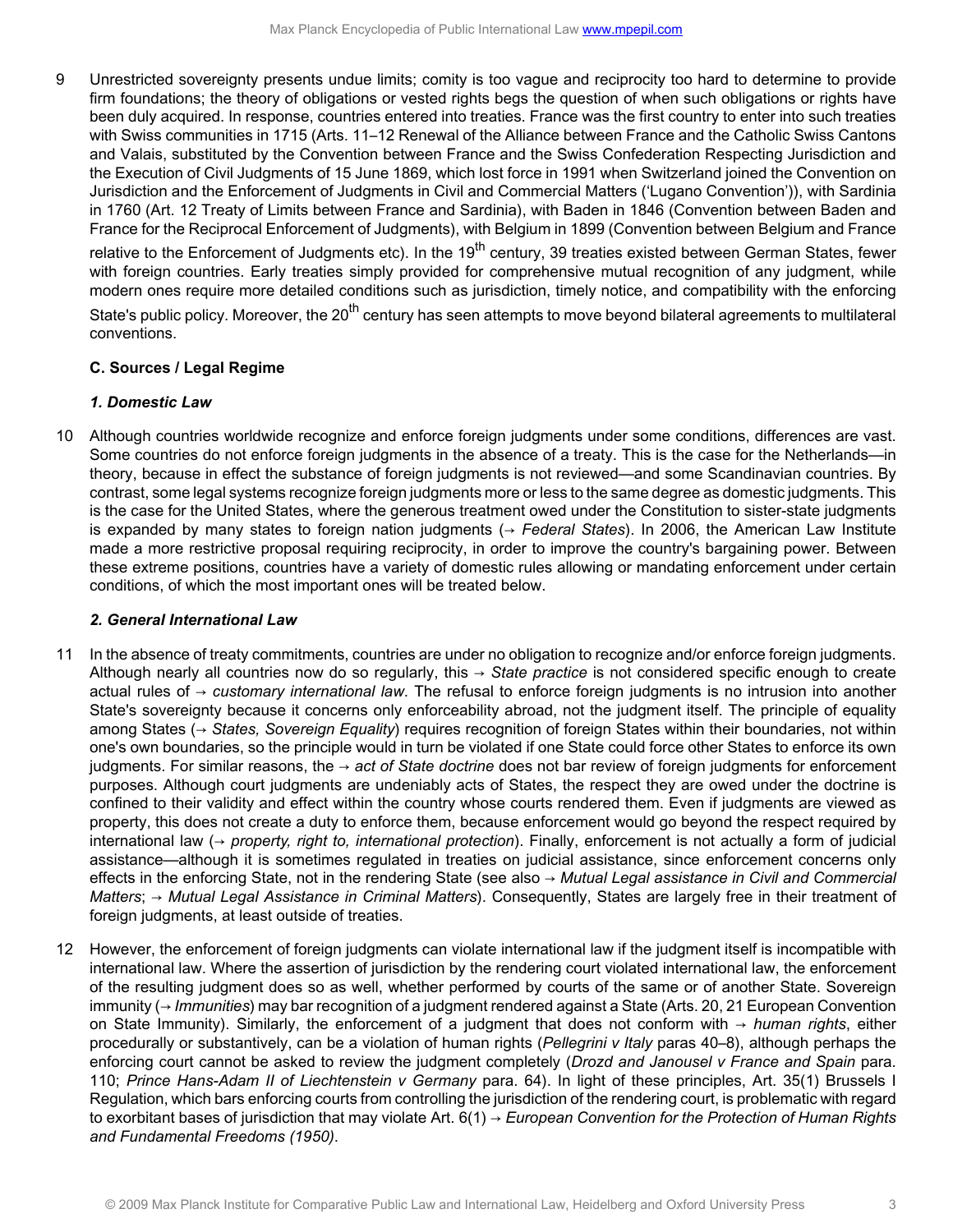### <span id="page-3-0"></span>*3. Bilateral Treaties*

13 Bilateral recognition treaties usually serve three purposes: they shift the basis from unsure grounds like comity to legal rules, they provide a firm basis for reciprocity, and they expand the scope of recognizable judgments. The → *Institut de Droit international* addressed the issue in its first two resolutions in 1874 and adopted resolutions for bilateral treaties in its sessions of 1878 and 1924; in 1950 it adopted principles for criminal judgments. Around the same time, the  $\rightarrow$ *International Law Association* addressed the issue several times between 1899 and 1924, inspired especially by the 1899 Convention between Belgium and France relative to the Enforcement of Judgments. Bilateral treaties between various countries are too numerous to discuss individually here, but some generalities appear. First, countries with more restrictive domestic rules, particularly those requiring reciprocity, tend to enter into more bilateral treaties: France has close to 40, while the United States has none. Second, treaties typically exist between countries with close relations, for example between France and its former colonies (→ *Decolonization: French Territories*), between various Arab States, and between → *China* and → *Hong Kong*. Third, treaties are more frequent between States sharing similar legal techniques and ideologies, for example between the former Socialist States.

### <span id="page-3-1"></span>*4. Multilateral Conventions*

14 Multilateral conventions serve the same three purposes as bilateral treaties, but in addition, they codify and unify the law of foreign judgments and, in the case of so-called 'double' conventions, also that of jurisdiction (→ *Unification and Harmonization of Laws*). They are a more recent occurrence than bilateral treaties: in 1964, the International Law Association adopted a Model Act for the Recognition and Enforcement of Foreign Money Judgments. The relationship to bilateral conventions is a matter of positive regulation and varies from one convention to another: the Brussels I Regulation excludes bilateral treaties (see its para. 17), while other conventions allow for them. Three kinds can be distinguished: potentially global conventions that are dedicated specifically to foreign judgments, regionally confined recognition conventions—frequently within or under the *aegis* of regional international organizations (→ *Regional Cooperation*), and recognition rules within conventions on specific subject matters.

#### <span id="page-3-2"></span>**(a) Global Enforcement Conventions**

 $15$  In the 20<sup>th</sup> century, there was hope for a global enforcement convention, however, first attempts were unsuccessful. Art. 5 Convention on the Jurisdiction of the Selected Forum in the Case of International Sales of Goods (1958) provided for the enforcement of judicial decisions rendered on the basis of jurisdiction agreements or appearance. The convention never went into force. It shares this fate with a 1965 Convention on the Choice of Court that submitted the recognition and enforcement of judgments based on a choice of court merely to the general enforcement rules of the enforcing State. The 1971 Hague Judgments Convention is in force only between Cyprus, the Netherlands, and Portugal—where it is largely displaced by the Brussels I Regulation, (see its para. 17)—and Kuwait. Its biggest shortfall is that it requires countries to enter into additional bilateral agreements. In 1999, negotiations began at The Hague towards a global judgments convention, but a draft of 2001 contained many gaps and proved so unpopular with several Member States that the project, at least in its original conception, was stalled. Instead, these negotiations did lead to a narrower 2005 Hague Choice of Court Convention. That convention regulates jurisdiction in civil and commercial matters based on the exclusive choice of parties and mandates, in its Arts 8–15, the conditions and procedures for the recognition of ensuing judgments. So far, only Mexico has acceded to it; the United States and the European Community signed it in 2009.

### <span id="page-3-3"></span>**(b) Regional Instruments**

16 The first successful regional enforcement conventions existed in Latin America. The Treaty of Lima of 1878, supposed to harmonize conflict of laws rules including recognition and enforcement, never became operative. More successful conventions followed, the most important among them being the treaties on international procedural law of Montevideo of 1889 and of 1940, whose respective Art. 5 gives judgments from one State the same force in other countries as they have domestically, provided they fulfil certain requirements. Yet the most important unifying document is the Bustamante Code of 1928, a → *private international law* convention among Latin American countries. Its Articles 423– 437 provide for the enforcement of civil and administrative but not criminal decisions. Although some countries refused to sign and others made broad reservations (→ *Treaties, Multilateral, Reservations to*), the Code remains influential even beyond the Member States. In recent times, the Inter-American Specialized Conferences on Private International Law ('CIDIP') created several conventions under the *aegis* of the → *Organization of American States (OAS)*. Art. 2 of the 1979 Inter-American Convention on Extraterritorial Validity of Foreign Judgments and Arbitral Awards lays down conditions for enforcement; the 1984 Inter-American Convention on Jurisdiction in the International Sphere for the Extraterritorial Validity of Foreign Judgments specifies requirements for the jurisdiction of the rendering court. Whereas the former Convention has been ratified by eight Latin American countries, the latter is in force only between Mexico and Uruguay. No North American Member State has signed. For → *MERCOSUR* countries, Art. 20 of the Protocol of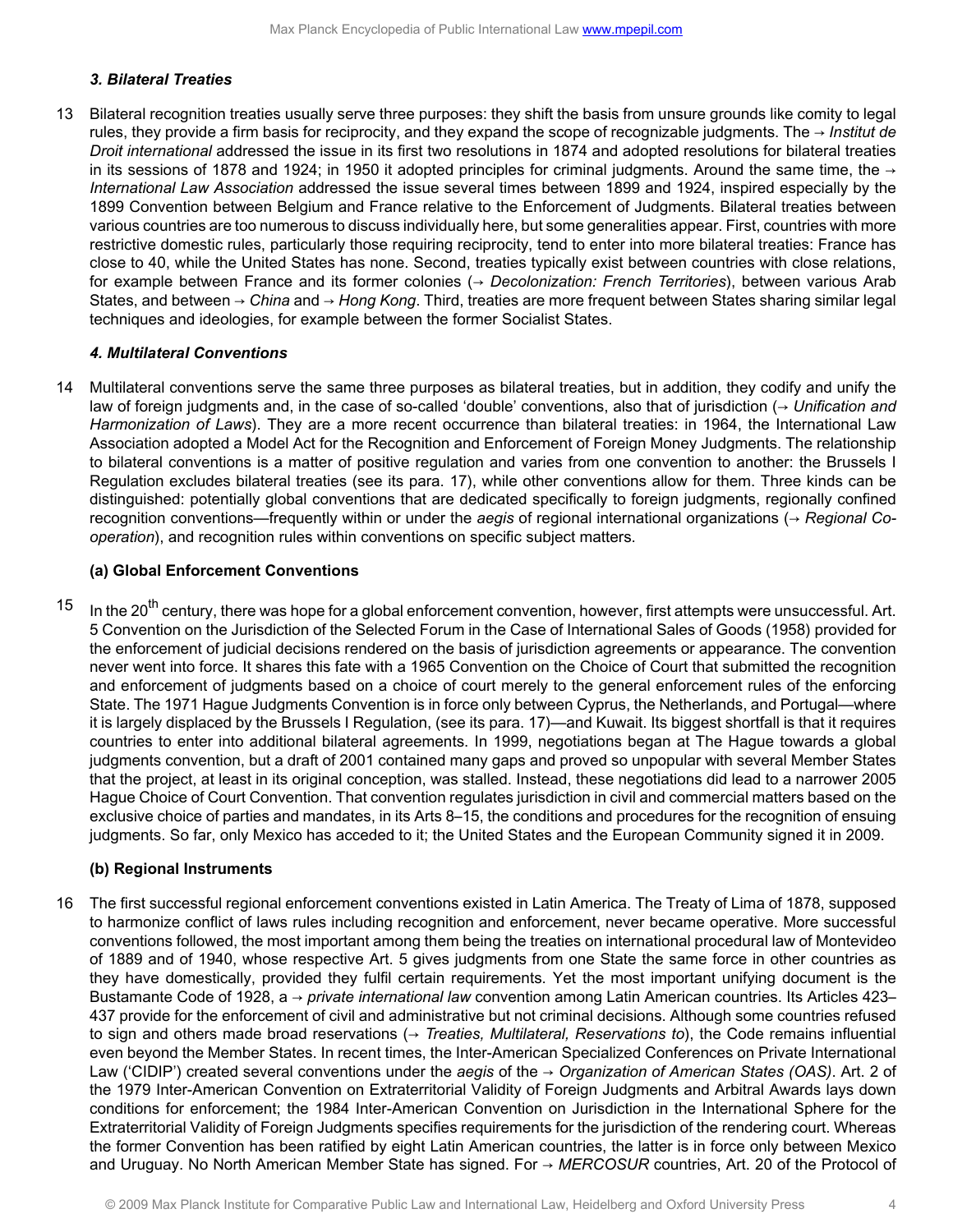Las Leñas (Protocolo de cooperación y asistencia jurisdiccional en materia civil, comercial, laboral y administrativa) is almost identical to Art. 2 of the Inter-American Convention of 1979.

- 17 Among Member States of the European Union ('EU'), judgments in civil and commercial matters are enforced under the so-called Brussels I Regulation of 2000, which replaced an earlier 'Brussels' Convention concerning Judicial Competence and the Execution of Decisions in Civil and Commercial Matters of 1968. Exceptions to enforcement are very limited; in particular, lack of jurisdiction of the rendering court is no defence (Art. 35). In 2003, the EU also implemented the so-called Brussels IIa Regulation (Council Regulation (EC) 2201/2003 of 27 November 2003), replacing an earlier narrower Brussels II Regulation of 2000, dealing with the recognition and enforcement of judgments in matrimonial matters and parental responsibility. Both regulations regulate their relation to other treaties. Uncontested claims and payment procedures become automatically enforceable under two regulations of 2004 and 2006 (Regulation (EC) 805/2004 of the European Parliament and of the Council of 21 April 2004 Creating a European Enforcement Order for Uncontested Claims; Regulation (EC) 1896/2006 of the European Parliament and of the Council of 12 December 2006 Creating a European Order for Payment Procedure). Judgments opening insolvency proceedings are recognized under Art. 16 of the Council Regulation (EC) 1346/2000 of 29 May 2000 on Insolvency Proceedings, with the enforcing State's public policy as the only relevant defence (Art. 26); other judgments of the insolvency court are enforceable under the Brussels I Regulation (Art. 25). Denmark opted out of the existing regulations, but a separate agreement with the EU, concluded in 2005, which is in force since 2007, ensures applicability of the Brussels I regulation with minimal amendments. An EC Green Paper of 2004 envisages mutual recognition of criminal judgements.
- 18 The Brussels regime is supplemented for the → *European Economic Area (EEA)* by the 1988 Lugano Convention, revised in 2007—an actual treaty that is, in substance, largely similar to the Brussels I Convention (Convention concerning Judicial Competence and the Execution of Decisions in Civil and Commercial Matters). In addition, several Nordic conventions exist between Scandinavian countries: one for general civil matters of 1932 that was revised in 1977 and is now superseded between EU Member States by the Brussels I Regulation, and another for marriage, divorce, and guardianship of 1931 that survives the Brussels regime to some extent.
- 19 The most relevant Middle Eastern treaties include the 1952 Agreement as to the Execution of Judgments ('Arab League Judgments Convention'), the 1983 Arab Convention on Judicial Co-operation ('Riyadh Convention'), and the 1995 Protocol on the Enforcement of Judgments Letters Rogatory, and Judicial Notices issued by the Courts of the Member States of the Arab Gulf Co-operation Council ('GCC Protocol'). A convention project by the Asian-African Legal Consultative Committee in the 1960s never came to fruition. Regional organizations like LAWASIA, → *Association of Southeast Asian Nations (ASEAN)*, and the → *Southern African Development Community (SADC)* have no conventions, though the drafting of a convention has been suggested for each of them.
- 20 No independent judgments conventions traditionally exist among countries of the → *Commonwealth*. Yet there is some uniformity because numerous Commonwealth members, past and present, have acts modelled on the 1933 English Foreign Judgments (Reciprocal Enforcement) Act (c.13 23 and 24 Geo 5), which provides for reciprocal judgment enforcement between England and other countries—thereby broadening the scope of the Administration of Justice Act 1920 (c.81 10 and 11 Geo 5) that was confined to the Commonwealth. The Act provides for enforcement based on simple registration of the foreign judgment, creating a relatively high degree of uniformity. Between the UK and other EU Member States, it is now widely superseded by EU law.

# <span id="page-4-0"></span>**(c) Conventions on Specific Substantive Subject Matters**

- $21$  Since the 19<sup>th</sup> century, multilateral conventions on substantive subject matters already contain provisions for the enforcement of foreign decisions within their subject matter; such conventions often maintain priority over regional enforcement conventions. Oneimportant area is transportation treaties, dealt with in Art. 85 Mainz Rhine Shipping Act 1831 and Art. 40 of its successor, the Mannheim Rhine Navigation Act 1868, and Art. 56 Berne International Convention concerning the Carriage of Goods by Rail of 14 October, 1890, which has now been transformed into Art. 12(1) Convention concerning International Carriage by Rail ('COTIF') in the version of the 1999 Protocol (→ *Railway Transport, International Regulation*). Art. 31 Convention on the Contract for the International Carriage of Goods by Road ('CMR') and Art. 21 Convention on the Contract for the International Carriage of Passengers and Luggage by Road ('CVR') lay down bases of direct jurisdiction, and require the enforcement of judgments rendered by a court with jurisdiction under the provision. All these conventions provide for a relatively undifferentiated duty to recognize foreign judgments.
- 22 Family law conventions, especially at the Hague Conference, lay down more calibrated rules for the recognition of judgments. Conventions that require recognition of a status acquired elsewhere extend this duty to the recognition of status-defining judgments (Art. 8 Convention on Jurisdiction, Applicable Law and Recognition of Decrees Relating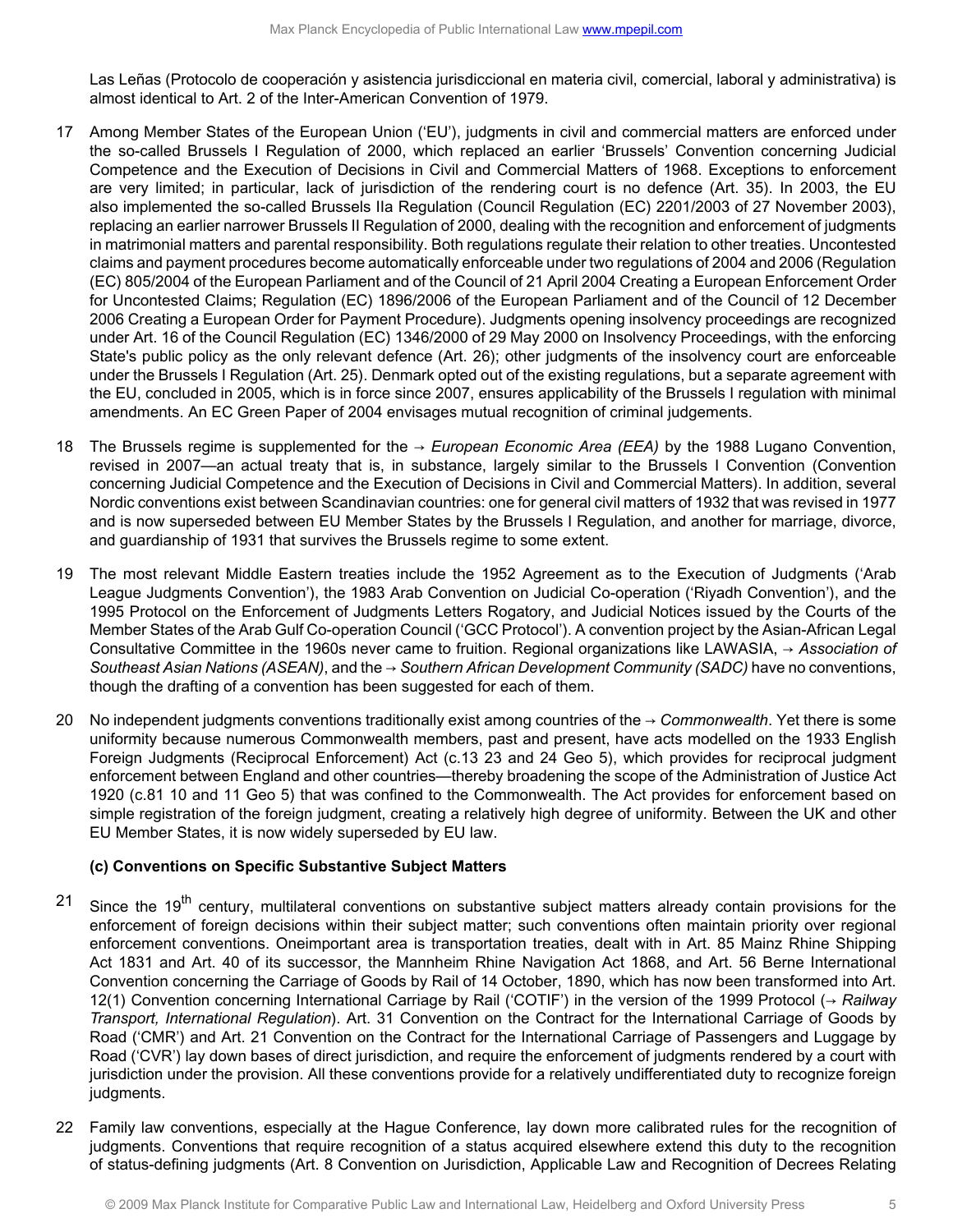to Adoptions 1965 ('Hague Adoption Convention'); Art. 1(1) Convention on the Recognition of Divorces and Legal Separations 1970 ('Hague Divorce Convention'); and Convention on Celebration and Recognition of the Validity of Marriages 1978 ('Hague Marriage Convention'). A 1973 Convention on the Recognition and Enforcement of Decisions Relating to Maintenance Obligations ('Hague Maintenance Convention'), replacing an earlier narrower one from 1958, facilitates recognition of foreign maintenance decisions; now, the recognition of judgments is regulated in Arts 19– 28 Hague Maintenance Convention. Judgments on protective measures for children or adults must be recognized under Art. 8 Convention Concerning the Powers of Authorities and the Law Applicable in Respect of the Protection of Infants 1961 ('Protection of Minors Convention'), Arts. 23–28 Convention on Jurisdiction, Applicable Law, Recognition, Enforcement and Co-operation Respect of Parental Responsibility and Measures for the Protection of Children 1996 ('Child Protection Convention'), and Arts. 22–27 Convention on the International Protection of Adults 1999 ('Protection of Adults Convention').

- 23 Foreign decisions for nuclear accidents are made enforceable, with no requirements other than jurisdiction of the rendering court and compliance with formalities, by Art. 13 lit. d Convention on Third Party Liability in the Field of Nuclear Energy 1960 (last amended 2004). Art. 11(4) Brussels Convention on Liability of Operators of Nuclear Ships 1962 requires, in addition, a fair hearing and the absence of fraud; similar rules are found in Art. 10 International Convention on Civil Liability for Oil Pollution Damage (1969) and Art. 10 of the largely similar International Convention on Civil Liability for Bunker Oil Pollution Damage 2001, and in Art. 20 Convention on Civil Liability for Damage Cause during Carriage of Dangerous Goods by Road, Rail and Inland Navigation Vessels 1989—with an exception if the judgment is irreconcilable with an earlier judgment. Art. 12 Vienna Convention on Civil Liability for Nuclear Damage 1963, amended 1997, and Art. 16(5) and (6) Convention on Supplementary Compensation for Nuclear Damage 1997 add yet another explicit exception where recognition would violate the requested State's public policy or fundamental standards of justice.
- 24 Orders for costs are enforceable under Art. 15 Convention on International Access to Justice 1980—replacing the largely similar Art. 18 Hague Civil Procedure Conventions of 1905 and 1954. This rule counterbalances the abolition of domestic requirements for foreign parties to provide special securities (Art. 14).

### <span id="page-5-0"></span>**D. Important Requirements and Exceptions for Recognition and Enforcement**

### *1. Jurisdiction*

- <span id="page-5-1"></span>25 Recognition of a foreign judgment requires that the rendering court had jurisdiction, but how to determine this is not always clear. Whether jurisdiction exists under the rendering court's own law ('direct jurisdiction') is normally decided with preclusive effect by the rendering court. Exceptions to the preclusive effect exist for default judgments, which are therefore excluded from many domestic and international enforcement regimes. However one State's rules on jurisdiction are not binding on another State's decision to recognize an ensuing judgment since no State can bind another in this regard. Nor should they be binding: whether the assertion of jurisdiction is sufficient for purposes of recognition ('indirect jurisdiction') is a different question both analytically and in terms of the relevant consideration, and the enforcing court addresses it independently. If the enforcing State claims exclusive jurisdiction in an area, recognition of a foreign decision in that area is usually denied. France had long protected the privilege of its own nationals to sue and be sued in France by denying enforceability to judgments rendered abroad against French nationals who had not submitted to the foreign court's jurisdiction; the French Cour de Cassation changed this principle in 2006 (*Prieur v de Montenach*). Where no exclusive jurisdiction is claimed, some States borrow the rules applicable to indirect jurisdiction from their own ordinary jurisdiction rules of the enforcing State ('mirror principle'). Other States, more appropriately, develop specific rules for recognition purposes. However, attempts to determine a 'natural forum' whose decisions must necessarily be recognized have failed because the concept is neither sufficiently specific nor sufficiently well grounded in international law.
- 26 Most enforcement treaties and conventions contain rules on indirect jurisdiction. Older treaties require, non-specifically, that a decision be rendered by the 'natural judge'. Several treaties adopt the mirror principle and require enforcement of judgments resting on a jurisdictional basis that is recognized by the enforcing court (eg Art. 21 Convention relative à l'entraide judiciaire en matière civile entre la République française et la République socialiste du Vietnam 2001). More modern treaties often lay out relatively detailed lists of either required bases: Courts are required to enforce judgments rendered on these bases, provided other requirements are met; or excluded bases: Courts are precluded from enforcing judgments rendered on these bases. Conventions that have rules on indirect jurisdiction only are called 'single' or 'simple' conventions. By contrast, so-called 'double' conventions also regulate direct jurisdiction and thereby relieve the enforcing court of reviewing indirect jurisdiction (1869 French-Swiss Treaty, 1899 Convention between Belgium and France relative to the Enforcement of Judgments etc ('Belgian-French Treaty'), Brussels I Convention, Brussels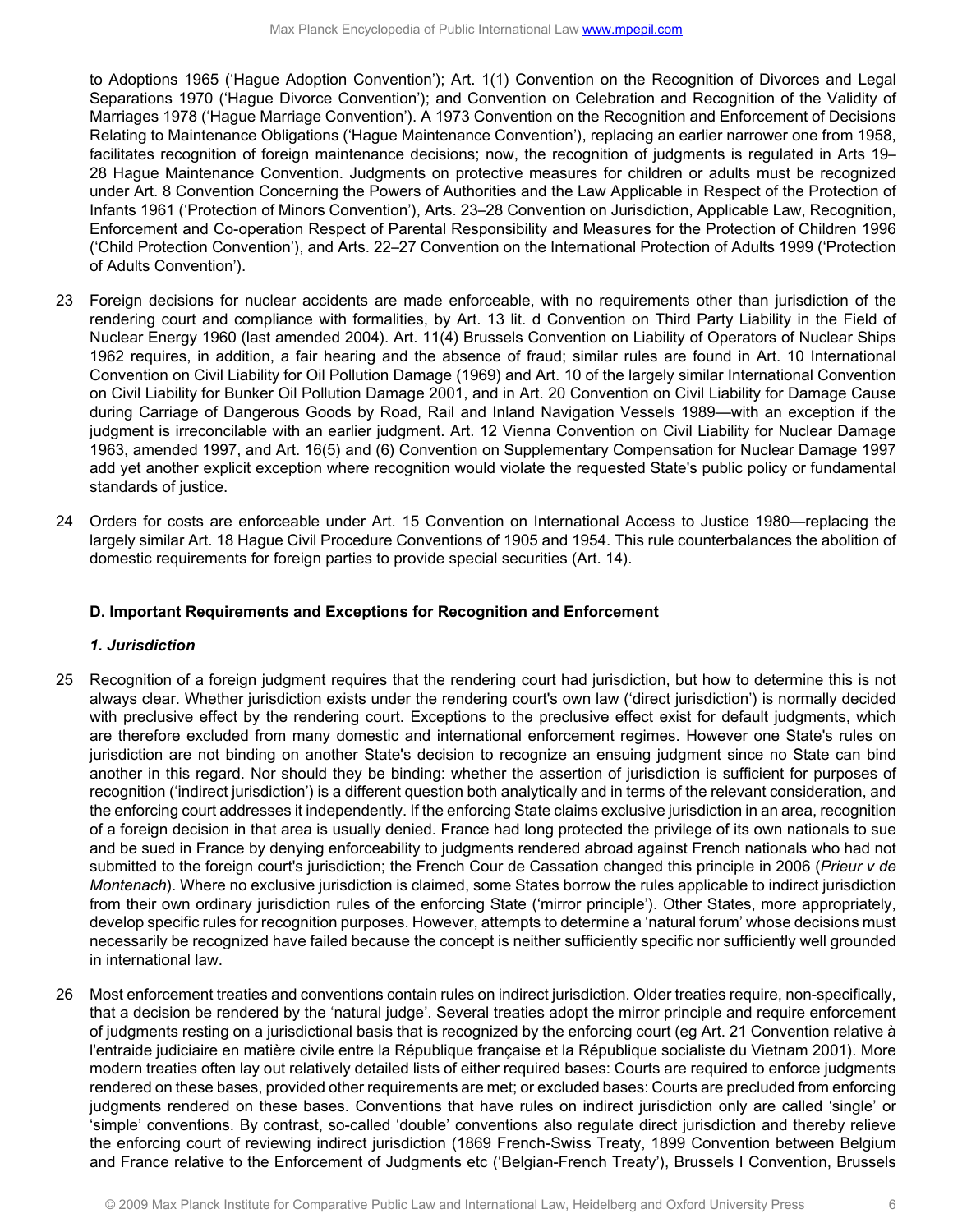I Regulation and Brussels IIa Regulation). The projected Hague Judgments Convention (Draft Hague Convention on the Recognition and Enforcement of Foreign Judgments in Civil and Commercial Matters) would have been a socalled 'mixed' convention, because it contained a third category of jurisdiction beyond required and prohibited, namely permitted. Countries are free to assert permitted bases of jurisdiction, but other States are free to deny recognition to ensuing judgments. The Hague negotiations failed in part because countries realized too late the advantages of having three categories; moreover, they never realized fully that these three categories, combined with the distinction between direct and indirect jurisdiction, would have given them a plethora of analytically different options. Future negotiators may be able to use these experiences for a convention that can calibrate more exactly where agreements exist and where disagreements are too great to overcome.

## *2. Valid Final on the Merits*

<span id="page-6-0"></span>27 Both domestic law and conventions usually require judgments to be valid, final, and on the merits, even though these requirements are not always spelled out. (i) Validity is determined for this purpose by the law of the rendering court's State. (ii) Finality means that judgments are usually not recognizable until no ordinary appeals can be launched against them. Exceptions exist in some legal systems (eg § 481 cmt. e Restatement (Third) of Foreign Relations Law of the United States), especially where close legal relations between States enable a regime to account for the consequences of enforcing a judgment that is later reversed (eg Art. 46 Brussels I Regulation for judgments, Art. 31 for preliminary injunctions) or where plaintiffs have a specific interest in speedy enforcement (eg Art. 4(2) Hague Maintenance Convention). (iii) Finally, judgments must usually be on the merits. This excludes, in particular, mere procedural decisions, which are usually not recognized, because each country's courts usually follow that country's own rules of procedure and will therefore not be bound by another court's decision on its own procedural rules.

## <span id="page-6-1"></span>*3. Procedural Requirements*

28 The duty to recognize foreign judgments is usually excluded where fundamental procedural principles were violated in the rendering court. If the defendant's human rights or sovereignty rights were violated in the original proceedings, recognition of the ensuing judgment can constitute a new violation of international law (see para. 12). (i) The most important procedural requirements for recognition are that the defendant had adequate notice, was properly served, and had an opportunity to be heard in court (→ *Fair Trial, Right to, International Protection*). As with jurisdiction, the applicable standard is neither necessarily that of the rendering court, nor that of the recognizing court for its own judgments, but rather an autonomous standard. (ii) If the judgment was based on fraud or abuse of process, recognition will usually be denied. However, a party may be precluded from invoking this defence in enforcement proceedings if it had a chance to use them to void the judgment in the rendering State. (iii) A broader defence is that the decision was rendered under a judicial system that is generally not fair. This defence raises problems regarding sovereign equality insofar as it invites judges to render judgments over entire foreign systems. Consequently, it is used only sparingly. (iv) Other procedural defences are rare. French courts long denied recognition to judgments based on a law other than that which would have been applicable under French choice-of-law rules; the French Cour de Cassation abolished this requirement in 2007 (*MX v Avianca*).

### <span id="page-6-2"></span>*4. Public Policy and International and Natural Justice*

- 29 One important foundation of the law of recognition and enforcement is that the requested court will not normally review the foreign judgment either under its own law or some other law (no 'révision au fond'). In consequence, foreign judgments are recognized even when a domestic court would have decided differently. However, there are limits to this liberal approach: all legal systems and virtually all more recent conventions allow States to deny recognition to foreign judgments that violate the enforcing State's public policy. Some regimes contain specific applications of the defence. Some regimes specify the source of the public policy. For example, the Middle Eastern conventions from 1983 and 1995 (see para. 19) allow Member States to refuse recognition to foreign judgments that are contrary to Islamic Law; this can, if read literally, become a broad restriction. Some regimes name specific kinds of judgments that are barred from recognition: for example, many conventions and domestic laws contain specific exceptions to judgments on punitive damages. Finally, some States deny enforcement of judgments regarding vitally important domestic industries, for example South Africa for its mining industry and British Columbia for its asbestos industry. Given that no general duty exists to recognize foreign judgments at all, such exceptions are generally compatible with international law unless treaty law provides otherwise.
- 30 A structurally similar defence concerns international or natural justice. Here, the standard is drawn not from the core of the requested State's domestic legal system, but instead must be established on an international basis. The scope of this principle is quite limited. All that can be said for sure is that judgments that violate international law must not be enforced or even recognized.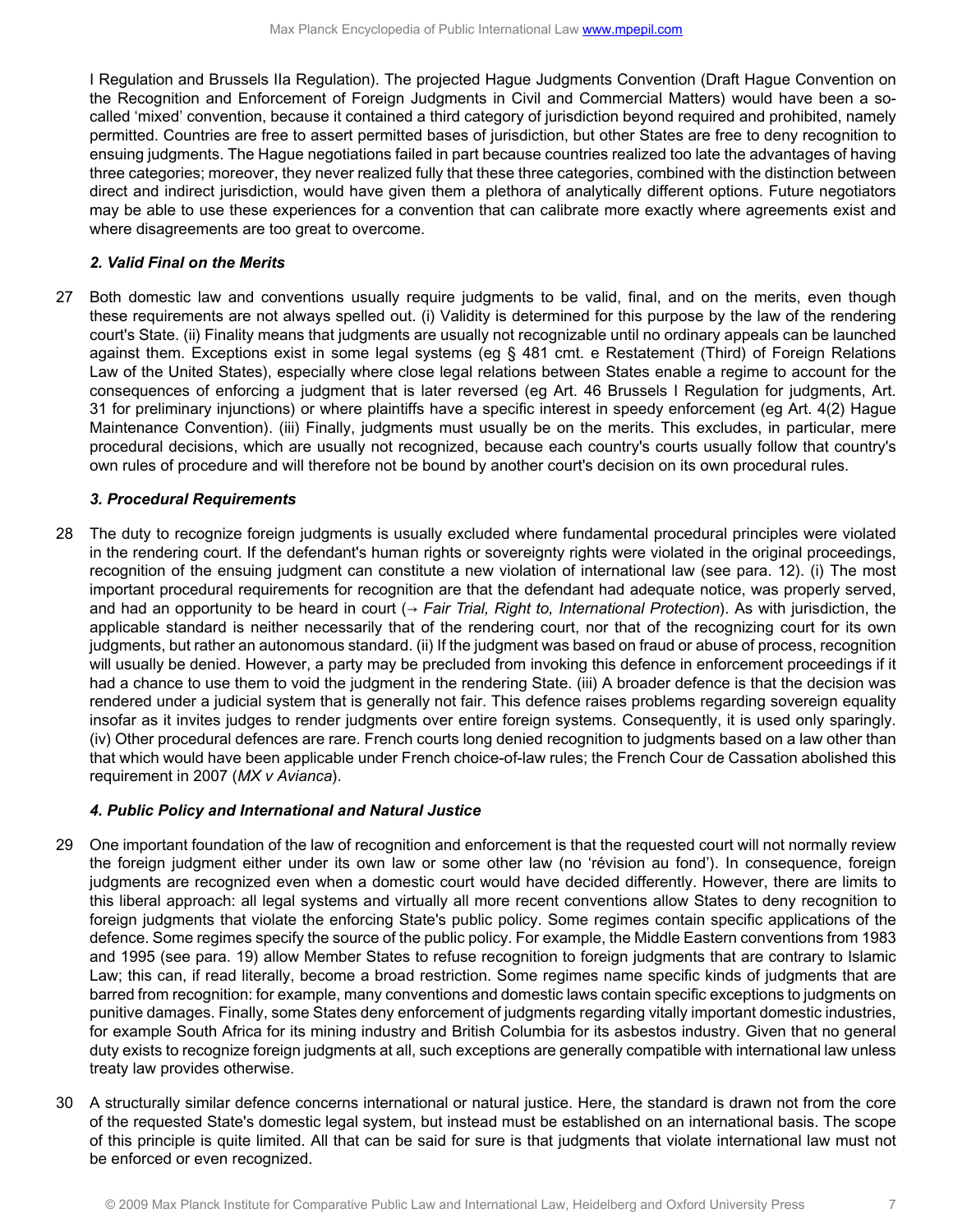### <span id="page-7-0"></span>**Select Bibliography**

FT Piggott *The Law and Practice of the Courts of the United Kingdom relating to Foreign Judgments and Parties* out of the Jurisdiction (2<sup>nd</sup> edn W Clowes and Sons London 1884).

A Pillet *Les conventions internationales relatives à la compétence judiciaire et à l'exécution des jugements* (L Larose et L Tenin Paris 1913).

H de Cock 'Effets et exécution des jugements étrangers' (1925) 10 RdC 435–535.

HE Read *Recognition and Enforcement of Foreign Judgments in the Common Law Units of the British Commonwealth* (Harvard University Press Cambridge 1938).

W Jellinek *Die zweiseitigen Staatsverträge über Anerkennung ausländischer Zivilurteile: Eine kritische Untersuchung* vol 1 *Abhandlung* vol 2 *Vertragstexte und Register* (de Gruyter Berlin 1953).

E Bendermacher-Geroussis 'Les solutions communes des traités existants en matière d'exécution des jugements' (1966) 19 RevHellenDrIntern 38–59.

F Majoros *Les conventions internationales en matière de droit privé: Abrégé théorique et traité pratique* vol 1 *Abrégé théoriqueet traité pratique* (Pedone Paris 1976).

F Majoros *Les conventions internationales en matière de droit privé: Abrégé théorique et traité pratique*vol 2 *Partie spéciale 1. Le droit des conflits de conventions* (Pedone Paris 1980).

AT von Mehren 'Recognition and Enforcement of Foreign Judgments: General Theory and the Role of Jurisdictional Requirements' (1980) 167 RdC 9–112.

D Martiny *Handbuch des Internationalen Zivilverfahrensrechts* vol 3.1 *Anerkennung ausländischer Entscheidungen nach autonomem Recht* (Mohr Tübingen 1984).

D Martiny *Handbuch des Internationalen Zivilverfahrensrechts*vol 3.2 *Anerkennung nach multilateralen Staatsverträgen* (Mohr Tübingen 1984).

KW Patchett *Recognition of Commercial Judgments and Awards in the Commonwealth* (Buttersworth London 1984).

BA Caffrey *International Jurisdiction and the Recognition and Enforcement of Foreign Judgments in the LAWASIA Region: A Comparative Study of the Laws of Eleven Asian Countries Inter-se and with the EEC Countries* (CCH Australia Sydney 1985).

A Briggs 'Which Foreign Judgments Should we Recognise Today?' (1987) 36 ICLQ 240–59.

FK Juenger 'The Recognition of Money Judgments in Civil and Commercial Matters' (1988) 36 AmJCompL 1–39.

A Miele *La cosa giudicata straniera: Esecuzione e riconoscimento delle sentenze nel diritto commune europeo* (Cedam Padova 1989).

D Coester-Waltjen 'Die Anerkennung gerichtlicher Entscheidungen in den Haager übereinkommen' (1993) 57 RabelsZ 263–301.

GS Paley *International Recognition and Enforcement of Money Judgments* (Business Law Inc Chesterland Ohio) (1994).

W Seiffert (ed) *Anerkennung und Vollstreckung ausländischer Entscheidungen in Osteuropa* (Beck München 1994).

PMC Koh 'Foreign Judgments in ASEAN: A Proposal' (1996) 45 ICLQ 844–60.

HL Ho 'Policies Underlying the Enforcement of Foreign Judgments' (1997) 46 ICLQ 443–62.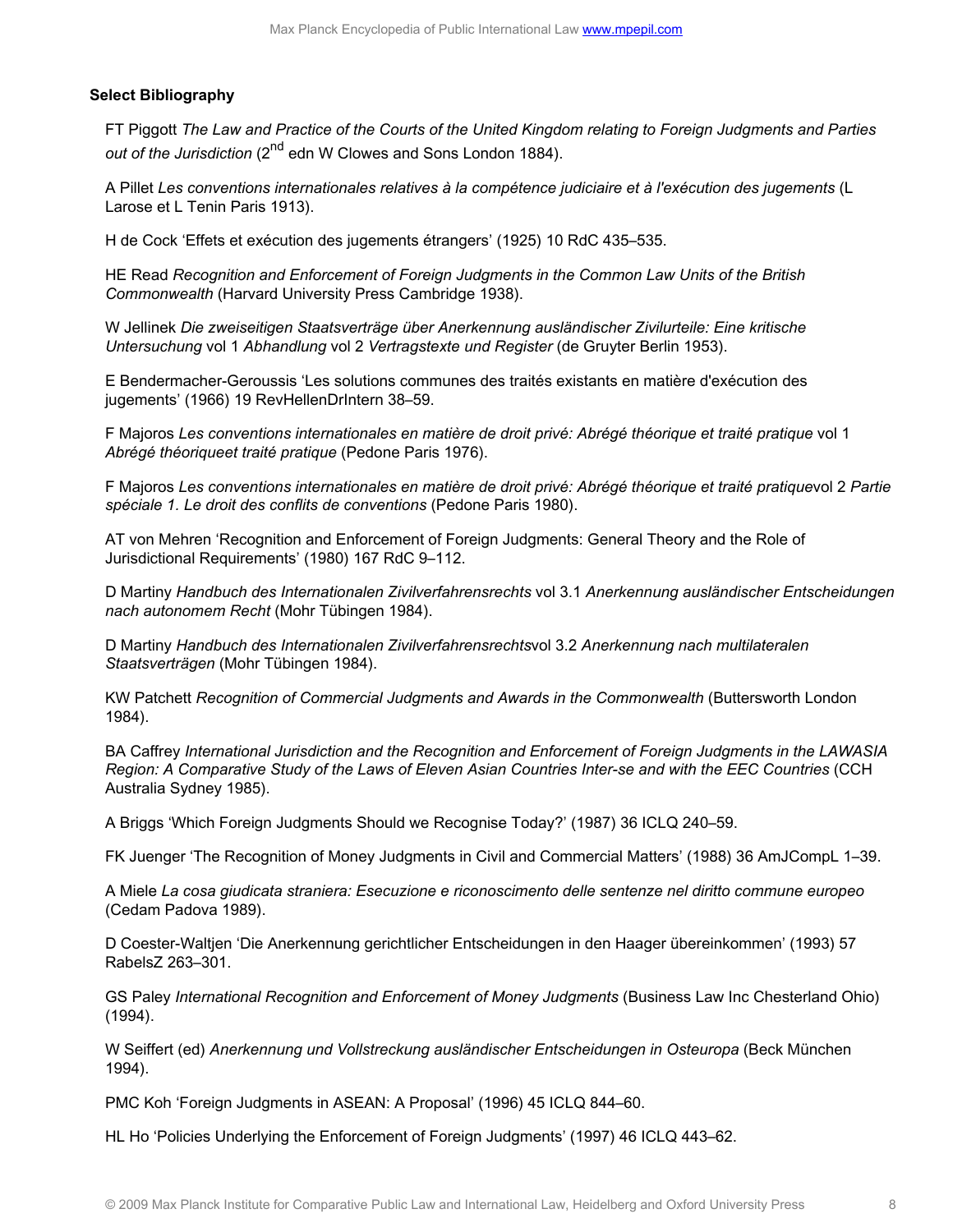WA Kennett *The Enforcement of Judgments in Europe* (OUP New York 1999).

H Mohd 'Conventions of Enforcement of Foreign Judgments in the Arab States' (1999) 14 Arab Law Quarterly 33– 56.

A Nelle *Anspruch, Titel und Vollstreckung im Internationalen Rechtsverkehr* (Mohr Tübingen 2001).

A Thomashausen 'The Enforcement and Recognition of Judgments and Other Forms of Legal Cooperation in the SADC' (2002) 35 Comparative and International Law Journal of Southern Africa 26–37.

SP Baumgartner *The Proposed Hague Convention on Jurisdiction and Judgments* (Mohr Tübingen 2003).

P Kinsch 'The Impact of Human Rights on the Application of Foreign Law and the Recognition of Foreign Judgments – A Survey of the Cases Decided by the European Human Rights Institutions' in T Einhorn & K Siehr (eds) *Intercontinental Cooperation through Private International Law*: *Essays in Memory of Peter E Nygh* ( TMC Asser Press Hague 2004) 197–227.

A Lowenfeld and L Silberman *Recognition and Enforcement of Foreign Judgments: Analysis and Proposed Federal Statute* (American Law Institute Philadelphia 2006).

RE Lutz *A Lawye'rs Handbook for Enforcing Foreign Judgments in the United States and Abroad* (CUP New York 2006).

J Fawcett 'The Impact of Article 6(1) of the ECHR on Private International Law' (2007) 56 ICLQ 1–48.

B Juratowitch 'The European Convention on Human Rights and English Private International Law' (2007) 3 Journal of Private International Law 173–99.

R Michaels 'Some Fundamental Jurisdictional Conceptions as Applied in Judgment Conventions' in E Gottschalk and others (eds) *Conflict of Laws in a Globalizing World: A Tribute to Arthur von Mehren* (CUP New York 2007) 29–62.

## <span id="page-8-0"></span>**Select Documents**

Additional Protocol to the Convention of 31 January 1963 Supplementary to the Paris Convention of 29 July 1960 on Third Party Liability in the Field of Nuclear Energy (adopted 28 January 1964, entered into force 4 December 1974) 1041 UNTS 410.

Additional Protocol to the Convention on Third Party Liability in the Field of Nuclear Energy (adopted 28 January 1964, entered into force 1 April 1968) 956 UNTS 335.

Agreement as to the Execution of Judgments (signed 14 September 1952, entered into force 28 August 1953) (1952) 8 RevEgyptDrInt 333 (Arab League Judgments Convention).

Agreement between the European Community and the Kingdom of Denmark on Jurisdiction and the Recognition and Enforcement of Judgments in Civil and Commercial Matters (signed 19 October 2005, entered into force 1 July 2007) (2005) OJ L299/62.

Agreement on the Reciprocal Enforcement of Judgments (opened for signature 10 November 1952, entered into force 28 August 1954) 159 BFSP 616.

American Law Institute *Restatement (Third) of Foreign Relations Law of the United States* (American Law Institute Publishers St Paul 1965.

Arab Convention on Judicial Cooperation (signed 6 April 1983, entered into force October 1985).

Asian-African Legal Consultative Committee (ed) *Reciprocal Recognition and Enforcement of Foreign Judgments: Report of the Committee and Background Materials* (Secretariat of the Committee New Delhi 1966).

Brussels Convention on Liability of Operators of Nuclear Ships (done 25 May 1962, not yet entered into force) (1963) 57 AJIL 268.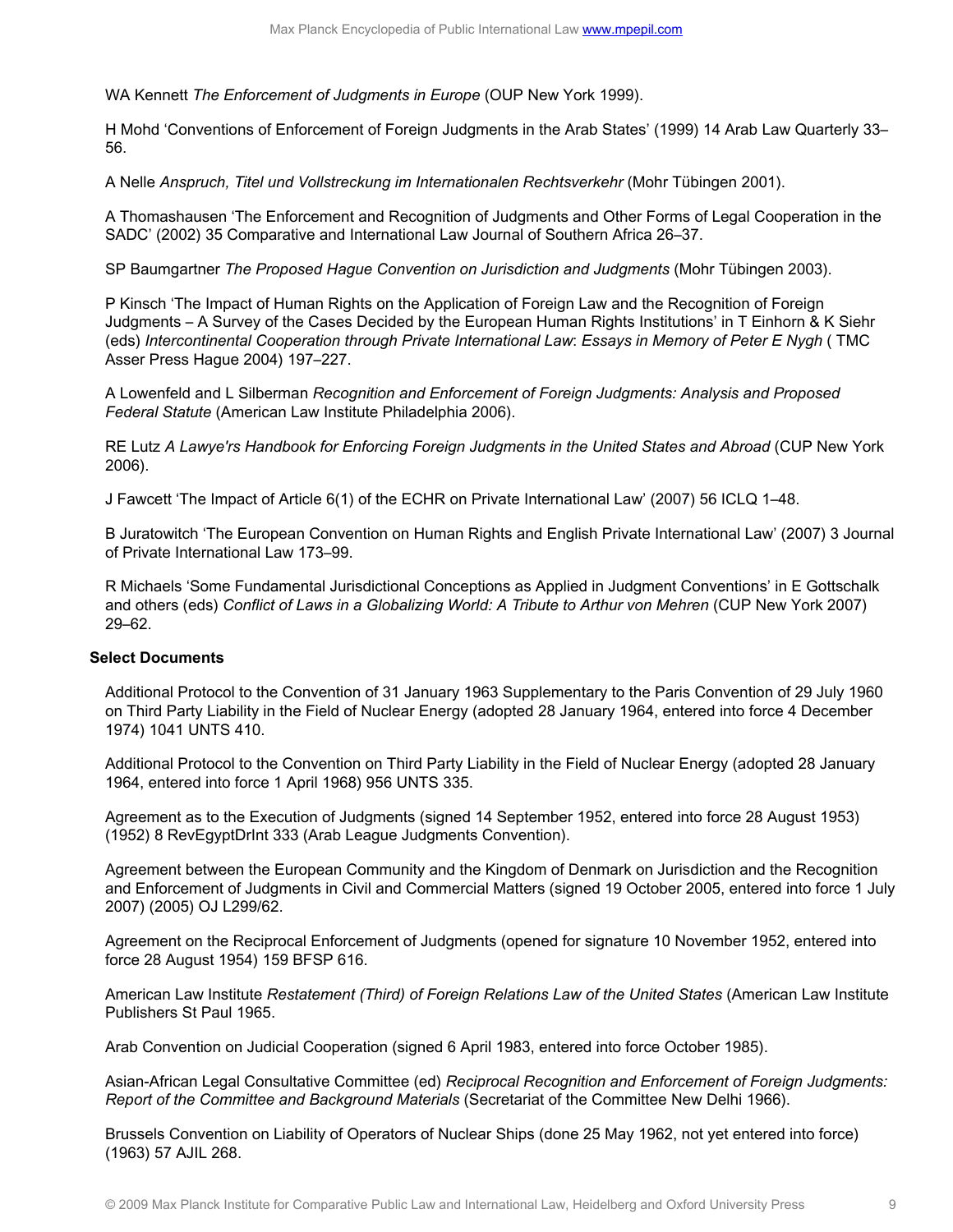'Code Michaud – Ordinance sur les plaintes des états assemblés à Paris en 1614, et de l'assemblée des notables réunis à Rouen et à Paris, en 1617 et 1626 (1629)' in J-F Isambert (ed) *Recueil général des anciennes lois françaises* (Plons Frères Paris 1822–1833) vol 16, 223.

Commission of European Communities 'Green Paper on the Approximation, Mutual Recognition and Enforcement of Criminal Sanctions in the European Union' COM(2004) 334 final (30 April 2008).

Convention and Protocol Respecting the Navigation on the Rhine (signed 17 October 1868, entered into force 1 July 1869) (1868) 138 CTS 165 (Mannheimer Rheinschifffahrtsakte).

Convention between Baden and France for the Reciprocal Enforcement of Judgments (signed 16 April 1846, entered into force 22 May 1846) (1846) 99 CTS 417.

Convention between Belgium and France relative to the Enforcement of Judgments etc (signed 8 July 1899, entered into force 26 July 1900) (1899) 187 CTS 378.

Convention between France and the Swiss Confederation Respecting Jurisdiction and the Execution of Civil Judgments (signed 15 June 1869, entered into force 1 January 1870) (1869) 139 CTS 329.

Convention concerning International Carriage by Rail (COTIF) (with Protocol on the Privileges and Immunities of the Intergovernmental Organization for International Carriage by Rail (OTIF), Appendices, Annex IV and Official Arabic, Dutch, Italian, German and English Translations of the Convention, Protocol, Appendices and Annex IV; with Final Act of 9 May 1980 of the Eighth Conference for Reviewing the International Conventions concerning the Carriage of Goods (CIM) and of Passengers and Luggage by Rail (CIV), Final Act of 17 February 1984 of the Diplomatic Conference Convened to Determine the Entry into Force of the Convention concerning International Carriage by Rail (COTIF), Protocol of 17 February 1984 Established by the Diplomatic Conference Convened for the Entry into Force of the Convention concerning International Carriage by Rail (COTIF) and Annexes I, II and III) (concluded 9 March 1980, entered into force 1 May 1985) 1397 UNTS 3 (COTIF).

Convention concerning Judicial Competence and the Execution of Decisions in Civil and Commercial Matters (with Protocol and Joint Declaration) (done 27 September 1968, entered into force 1 February 1973) 1262 UNTS 153 (Brussels I Convention).

Convention concerning Territorial Jurisdiction, Bankruptcy and the Authority and Execution of Judgments, Arbitral Awards, and Notarial Acts, with Additional Protocol (signed 28 March 1925, entered into force 4 July 1929) 93 LNTS 431.

Convention concerning the Powers of Authorities and the Law Applicable in Respect of the Protection of Infants (done 5 October 1961, entered into force 4 February 1969) 658 UNTS 143 (Protection of Minors Convention).

Convention concerning the Recognition and Enforcement of Decisions Relating to Maintenance Obligations towards Children (opened for signature 15 April 1958, entered into force 1 January 1962) 539 UNTS 27 (Child Maintenance Convention).

Convention concerning the Recognition and Enforcement of Judgments in Civil Cases (signed 11 October 1977, entered into force 1 January 1978) 1102 UNTS 163.

Convention Containing certain Provisions of Private International Law regarding Marriage, Adoption and Guardianship, with Final Protocol (signed 6 February 1931, entered into force 1 January 1932) 126 LNTS 121 (Nordic Convention on Marriage).

Convention on Celebration and Recognition of the Validity of Marriages (done 14 March 1978, entered into force 1 May 1991) (1977) 16 ILM 18 (Hague Marriage Convention).

Convention on the Choice of Court (done 25 November 1965, not in force) (1964)(I) CDIP 68.

Convention on the Civil Aspects of International Child Abduction (concluded 25 October 1980, entered into force 1 December 1983) 1343 UNTS 89 (Hague Child Abduction Convention).

Convention on Civil Liability for Damage Caused during Carriage of Dangerous Goods by Road, Rail and Inland Navigation Vessels (CRTD) (signed 10 October 1989, not yet entered into force) UN Doc ECE/TRANS/79.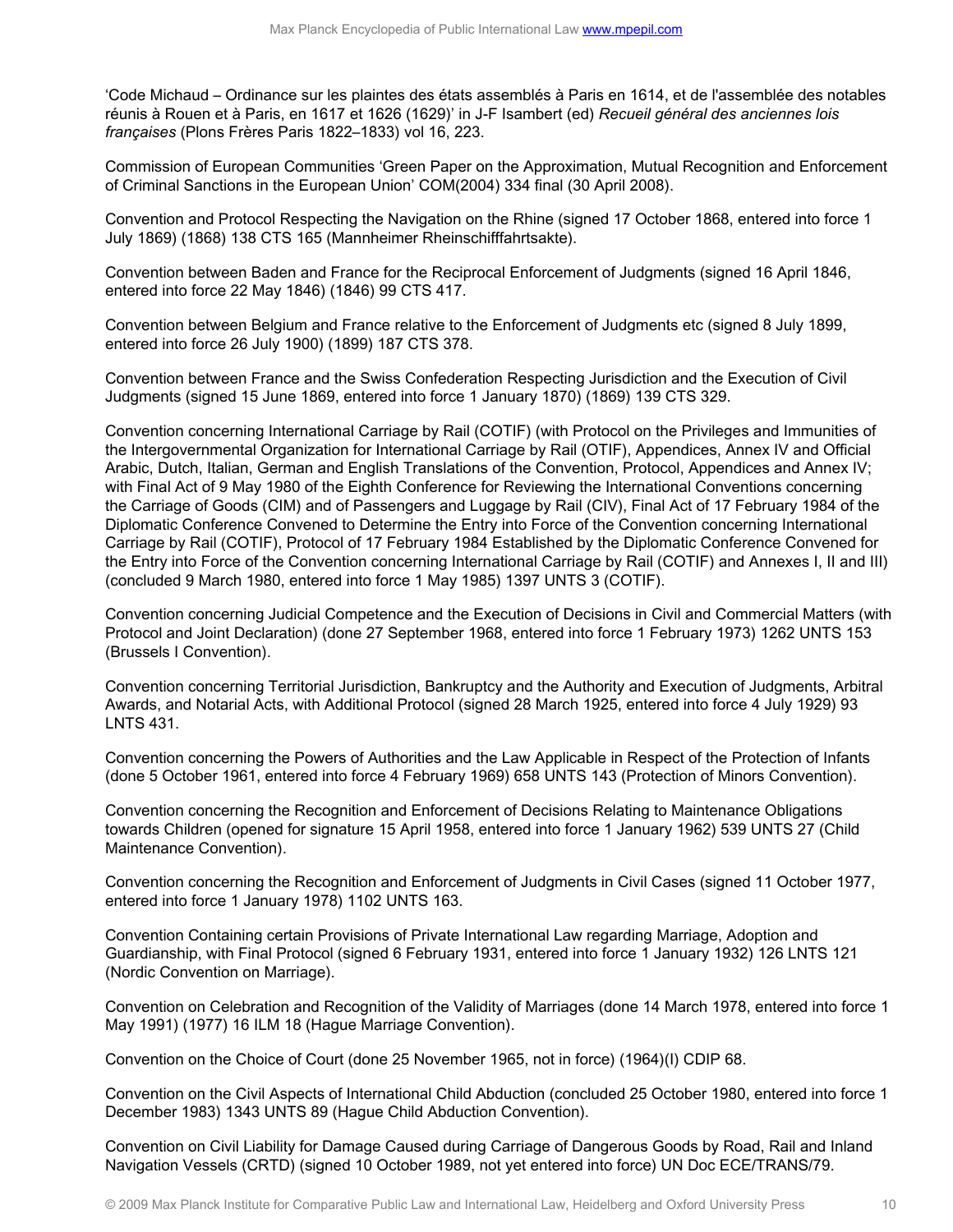Convention on the Contract for the International Carriage of Goods by Road (CMR) (with Protocol of Signature) (signed 19 May 1956, entered into force 2 July 1961) 399 UNTS 189 (CMR).

Convention on the Contract for the International Carriage of Passengers and Luggage by Road (CVR) (signed 1 March 1973, entered into force 12 April 1994) UN Doc ECE/TRANS/2.

Convention on International Access to Justice (done 25 October 1980, entered into force 1 May 1988) (1980) 19 ILM 1505.

Convention on the International Protection of Adults (signed 13 January 2000, entered into force 1 January 2009) (2000) 39 ILM 7 (Protection of Adults Convention).

Convention on the International Recovery of Child Support and Other Forms of Family Maintenance (signed 23 November 2007, not yet entered into force) <http://www.hcch.net/index\_en.php?act=conventions.text&cid =131> (2 January 2009) (2007 Hague Maintenance Convention).

Convention on Jurisdiction and the Enforcement of Judgments in Civil and Commercial Matters (done 16 September 1988, entered into force 1 January 1992) OJ L319/9 (Lugano Convention of 1988).

Convention on Jurisdiction and the Enforcement of Judgments in Civil and Commercial Matters (done 30 October 2007, not yet entered into force) OJ L339/3 (Lugano Convention of 2007).

Convention on the Jurisdiction of the Selected Forum in the Case of International Sales of Goods (signed 15 April 1958, not yet entered into force) (1956) 5 AmJCompL 653.

Convention on Jurisdiction, Applicable Law and Recognition of Decrees relating to Adoptions (adopted 15 November 1965, entered into force 23 October 1978) 1107 UNTS 33 (Hague Adoptions Convention).

Convention on Jurisdiction, Applicable Law, Recognition, Enforcement and Co-operation in Respect of Parental Responsibility and Measures for the Protection of Children (adopted 19 October 1996, entered into force 1 January 2002) 2204 UNTS 95.

Convention on Private International Law (signed 20 February 1928, entered into force 25 November 1928) 86 LNTS 111 (Bustamante Code).

Convention on the Recognition and Enforcement of Decisions Relating to Maintenance Obligations (done 2 October 1973, entered into force 1 August 1976) 1021 UNTS 218 (1973 Hague Maintenance Convention).

Convention on the Recognition and Enforcement of Foreign Judgements in Civil and Commercial Matters (signed 1 February 1971, entered into force 20 August 1979) 1144 UNTS 249 (Hague Judgments Convention).

Convention on the Recognition of Divorces and Legal Separations (concluded 1 June 1970, entered into force 24 August 1975) 978 UNTS 393 (Hague Divorce Convention).

Convention on Supplementary Compensation for Nuclear Damage (signed 12 September 1997, not yet entered into force) (1997) 36 ILM 1473.

Convention on Third Party Liability in the Field of Nuclear Energy (with Annexes) (concluded 29 July 1960, entered into force 1 April 1968) and Additional Protocol to the Said Convention (concluded 28 January 1964, entered into force 1 April 1968) 956 UNTS 251 (Convention of Paris 1960).

Convention regarding the Recognition and Enforcement of Judgments (signed 16 March 1932, entered into force 1 July 1933) 139 LNTS 165.

Convention relative a l'entraide judiciaire en matière civile entre la République française et la République socialiste du Vietnam (done 24 February 1999, entered into force 1 May 2001) (22 May 2001) Journal Officiel de la République Française 8425.

Convention relative to the Navigation of the Rhine (signed 31 March 1831) (1831) 81 CTS 307 (Mainzer Rheinschifffahrtsakte).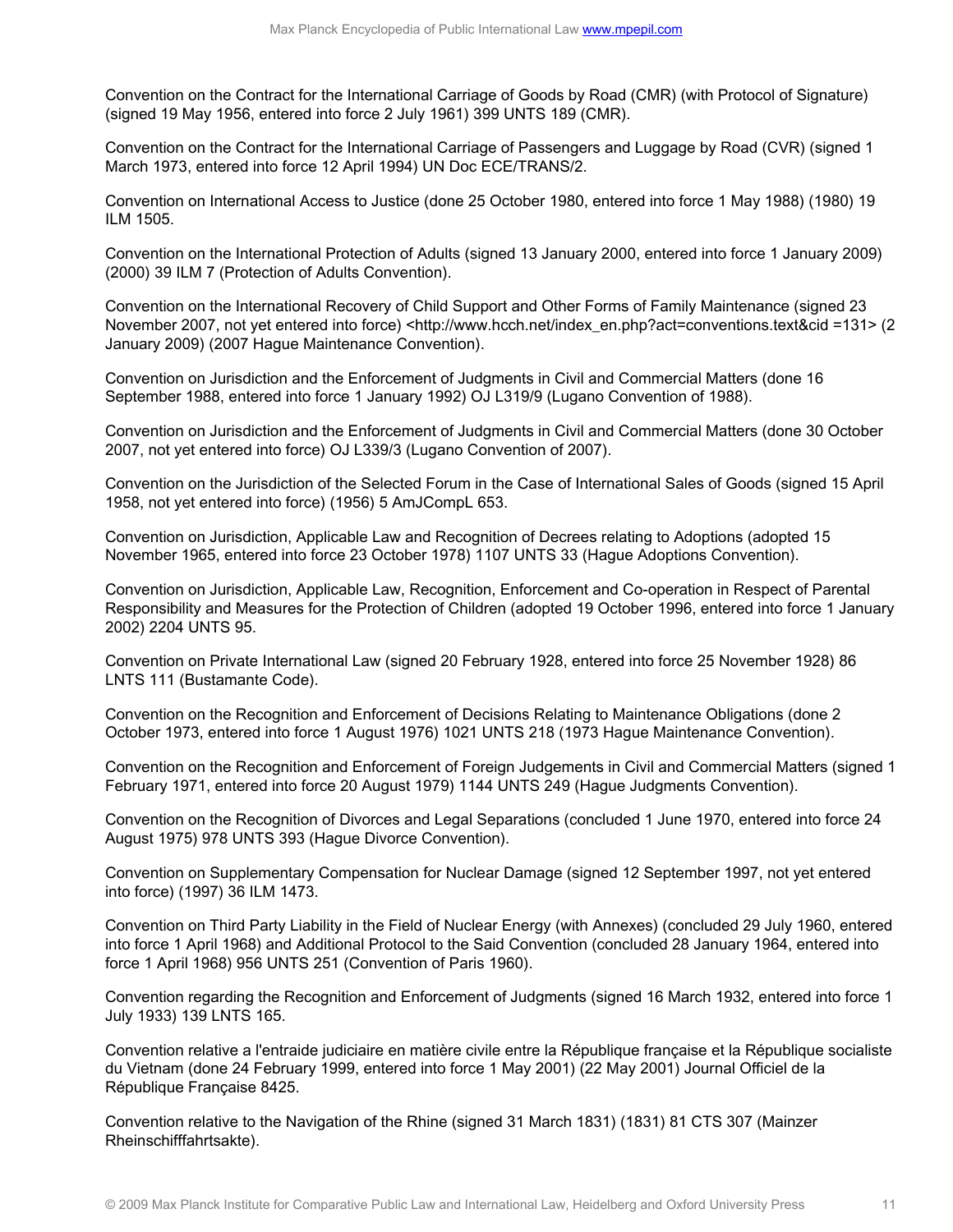Council Regulation (EC) 1346/2000 of 29 May 2000 on Insolvency Proceedings (2000) OJ L160/1.

Council Regulation (EC) 2201/2003 of 27 November 2003 concerning Jurisdiction and the Recognition and Enforcement of Judgments in Matrimonial Matters and the Matters of Parental Responsibility, Repealing Regulation (EC) No 1347/2000 (2003) OJ L338/1 (Brussels IIa).

Council Regulation (EC) 44/2001 of 22 December 2000 on Jurisdiction and the Recognition and Enforcement of Judgments in Civil and Commercial Matters (2001) OJ L12/1 (Brussels I).

Draft Hague Convention on the Recognition and Enforcement of Foreign Judgments in Civil and Commercial Matters (2001) <http://www.hcch.net/index\_en.php?act=publications.details&pid=3499&dtid=35> (17 October 2008).

*Drozd and Janousek v France and Spain* (ECtHR) Series A no 240.

European Convention on State Immunity (done 16 May 1972, entered into force 11 June 1976) CETS No 74.

Foreign Judgments (Reciprocal Enforcement) Act 1933 (UK) 24 Geo 5 c 13 23.

Hague Convention on Choice of Court Agreements (signed 30 June 2005, not yet entered into force) (2005) 44 ILM 1294 (2005 Hague Choice of Court Convention).

*Hilton v Guyot* United States Supreme Court (3 June 1895) 159 US 113.

Institut de Droit International 'Autorité et exécution des jugements étrangers' (1924) 31 AnnIDI 180.

Institut de Droit international 'Exécution des jugements' in L'Institut de Droit International (ed) *Tableaux général des travaux* (OUP New York 1918) 30.

Institut de Droit international 'La portée extra-territoriale des sentences répressives étrangères' (1950) 43 (2) AnnIDI380.

Institut de Droit international 'Utilité d'un accord commun des règles uniformes de droit international privé' (1874) <http://www.idi-iil.org/idiF/resolutionsF/1874\_gen\_01\_fr.pdf> (9 October 2008).

Institut de Droit international 'Voeu en vue d'éviter les conflits en matière de procédure' (1874) <http://www.idiiil.org/idiF/resolutionsF/1874\_gen\_02\_fr.pdf> (9 October 2008).

Inter-American Convention on Extraterritorial Validity of Foreign Judgments and Arbitral Awards (adopted 8 May 1979, entered into force 14 June 1980) 1439 UNTS 87.

Inter-American Convention on Jurisdiction in the International Sphere for the Extraterritorial Validity of Foreign Judgments (done 24 May 1984, entered into force 24 December 2004) (1985) 24 ILM 468.

International Convention on Civil Liability for Bunker Oil Pollution Damage (adopted 23 March 2001, entered into force 21 November 2008) [2002] OJ L256/9.

International Convention on Civil Liability for Oil Pollution Damage (with Annex and Official Russian and Spanish Translations) (concluded 29 November 1969, entered into force 19 June 1975) 973 UNTS 3.

International Convention Respecting the Carriage of Goods by Rail (signed 14 October 1890, entered into force 30 December 1892) (1890) 174 CTS 1.

International Law Association 'A Model Act Respecting the Recognition and Enforcement of Foreign Money-Judgements' in International Law Association (ed) *Report of the Fifty-First Conference Tokyo 1964* (International Law Association London 1965).

*M André X v société Avianca Inc et autres* Cour de cassation [Court of Cassation] (Paris 20 February 2007) <http:// www.courdecassation.fr/jurisprudence 2/premiere chambre civile 568/arrets 569/br arret 9829.html> (24 October 2008).